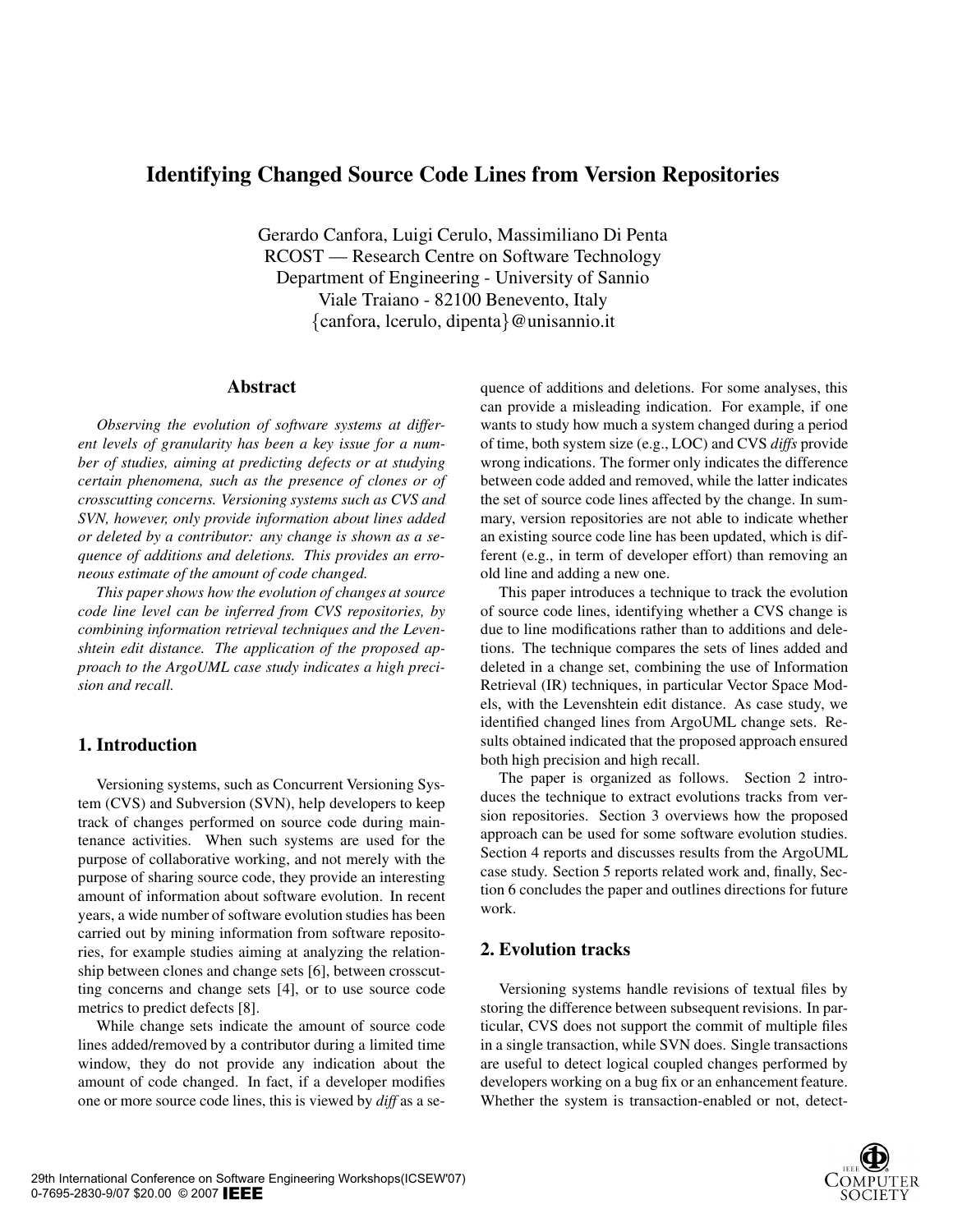ing such logical changes is an open issue as developers do not explicitly associate each transaction to a well-defined logical change into source code. The literature proposed several approaches, e.g., based on time-windows [5], and time-warping [3].

Whatever is the method adopted, a software system stored in a version repository can be viewed as a sequence of source code *Snapshots* (S) generated by a sequence of *Modification Transactions* (MTs) (also known as Modification Requests or Change Sets), representing the logical changes performed by a developer in terms of added, deleted and changed source code lines. In this context we avoid to consider branches for the sake of simplicity, even if they can be considered as parallel sequences of snapshots as well. Both CVS and SVN provide mechanisms to access a version of a source code artifact. CVS uses a tagging mechanism to track snapshots that are of interest for the software production, such as alpha/beta and candidate releases, while SVN manages them explicitly as it considers revisions at repository level rather than at file level.

A new snapshot is generated from its previous one by applying a *patch*: the minimum set of source code lines to be added to and deleted from the previous snapshot to obtain the new one. Formally, if  $S(i)$  and  $S(j)$  are respectively the set of lines of code belonging to the  $i - th$  and  $j - th$ snapshots, and  $\Delta(i, j) = S(i) \backslash S(j)$  is the set difference between  $S(i)$  and  $S(j)$ , then,  $\Delta(j,i) \cup \Delta(i,j)$  is the patch applied to  $S(j)$  to obtain  $S(i) = (S(j) \setminus \Delta(j, i)) \cup \Delta(i, j)$ . The first,  $\Delta(i,i)$ , is the set of lines deleted from  $S(i)$ , while the second,  $\Delta(i, j)$  is the set of lines added to  $S(j)$ . From a semantic point of view, not all the lines belonging to  $\Delta(i,i)$ and  $\Delta(i, j)$  are pure deletions and additions respectively.

It is realistic to assume that some lines belonging to  $\Delta(j,i)$  are a changed version of lines belonging to  $\Delta(i,j)$ . We model this with a binary relation,  $\mathbf{C}(i, j) \subseteq \Delta(j, i) \times$  $\Delta(i, j)$ . It is not obvious, however, to compute an approximation of  $C(i, j)$ . Some *diff* tools can compute the change relation for the purpose of showing the difference between files by considering sequences of different lines interspersed with sequences of matching lines. A change relation computed in this way does not necessarily satisfy the triangular equality:

$$
\mathbf{C}(i,j) = \mathbf{C}(i,k) \circ \mathbf{C}(k,j)
$$

where  $\circ$  is the composition operation of a binary relation, and  $i \leq k \leq j$ . In other words, the strict matching of lines between  $S(i)$  and  $S(j)$  does not necessarily imply their matching between  $S(i)$ ,  $S(k)$ , and  $S(j)$ , as they can be changed twice with a result in  $S(j)$  that have the same content in  $S(i)$ . To preserve the triangular equality, we use a heuristic to compute  $C(i, i + 1)$  for two subsequent snapshots,  $S(i)$  and  $S(i + 1)$ , based on the idea that  $C(i, i + 1)$  models the changes performed by a developer



**Figure 1. Computing**  $C(i, i + 1)$ 

when a new snapshot is generated, and then we derive the others  $C(i, i + k)$ , with  $k > 1$ , by using a redefined composition operator:

$$
\mathbf{C}(i, i+k) = \mathbf{C}(i, i+1) \circ \mathbf{C}(i+1, i+2) \circ \cdots \circ \mathbf{C}(i+k-1, i+k)
$$

where the composition operator,  $C(i, k) \circ C(k, i)$ , is defined as the set of  $(x_i, x_j)$ , such that  $\exists x_k \in S(k)$  that satisfy one the following conditions:

$$
(x_i, x_k) \in \mathbf{C}(i,k) \land (x_k, x_j) \in \mathbf{C}(k,j)
$$

$$
x_k \equiv x_j \in S(j) \land (x_i, x_k) \in \mathbf{C}(i,k)
$$

$$
x_k \equiv x_i \in S(i) \land (x_k, x_j) \in \mathbf{C}(k,j)
$$

As  $C(i, j) = C^{-1}(j, i)$ ,  $C(i, i + k)$ , can also be computed for  $k < 1$ .

The change relation  $C(i,j)$  is complemented by  $U(i, j)$ , the set of lines that developers left unchanged during the evolution from  $S(i)$  to  $S(j)$ . It is defined as:

$$
\mathbf{U}(i, i+k) = \begin{cases} S(i) \cap S(i+k) & \text{for } k = \pm 1 \\ \mathbf{U}(i, i+1) \circ \mathbf{U}(i+1, i+2) & \text{for } k > 1 \\ \circ \cdots \circ \mathbf{U}(i+k-1, i+k) & \text{for } k > 1 \end{cases}
$$

where the composition operator,  $U(i, k) \circ U(k, j)$ , is defined as the set of  $x$ , such that:

$$
x \in S(i) \land x \in S(k) \land x \in S(j).
$$

As  $U(i, j) = U(j, i)$ ,  $U(i, i + k)$  can be computed also for  $k < 1$ .

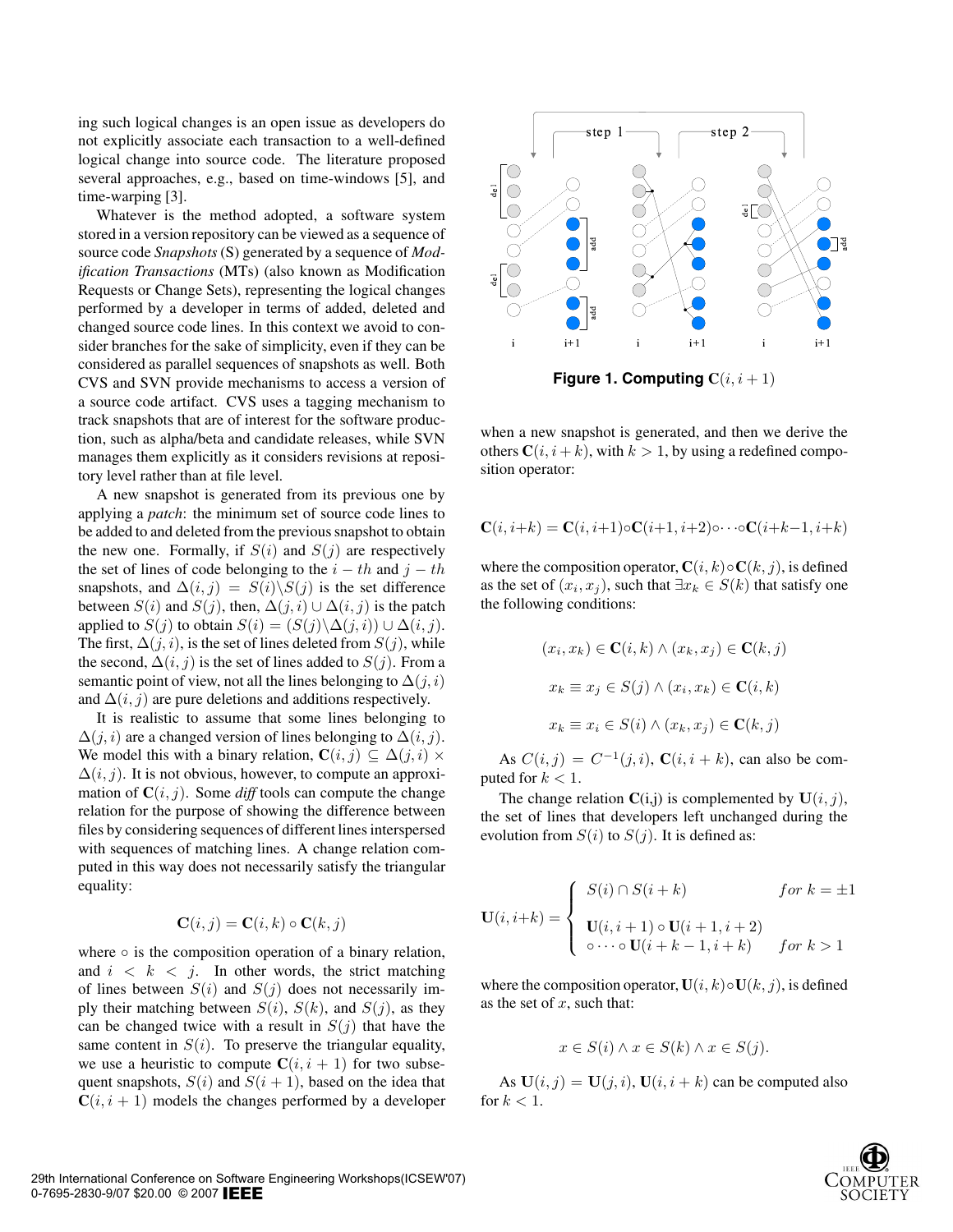**Data**:  $[l_{start}, l_{end}]$  left side line numbers range  $[r_{start}, r_{end}]$  right side line numbers range **Result**:  $C[l_{end}-l_{start}][r_{end}-r_{start}]$  thinned relation **begin for**  $i \in [l_{start}, l_{end}]$  **do** for  $j \in [r_{start}, r_{end}]$  do  $\mathbf{C}[i,j] \longleftarrow 0;$  $\label{eq:sl} sl \longleftarrow \mathit{l_{start}};$  $sr \longleftarrow r_{start};$ **while**  $sl < l_{end}$  and  $sr < r_{end}$  do find  $(l, r)$  such that the Normalized Levenshtein Distance  $NLD(l, r)$  between l and r is the minimum for  $l \in [sl, l_{end}]$ , and  $r \in [sr, r_{end}];$ **if**  $NLD(l, r) < Threshold$  **then C**[l, r] ← 1; **else break**;  $sl \longleftarrow (l + 1);$  $sr \longleftarrow (r+1)$ ; **end**

### **2.1.** Computing  $C(i, i + 1)$

 $C(i, i + 1)$  is computed by iterating the two steps shown in Figure 1:

- 1. line moving detection;
- 2. change relation thinning;
- 3. **if** (result is not satisfactory) **goto** step 1.

The computation starts from the output of a *CVS/SVN diff* command applied to each file belonging to  $S(i)$  and  $S(i + 1)$ . If the file does not exist, an empty file is considered. When comparing two files, *CVS/SVN diff* finds sequences of lines common to both files, interspersed with groups of differing lines called *hunks* [16]. Each hunk is considered as a deletion if it belongs to the left side, otherwise it is an addition. There are many ways to match up lines between two files. The *CVS/SVN diff* attempts to minimize the total hunk size by searching for large sequences of common lines interspersed with small hunks of differing lines. The main problem with the *CVS/SVN diff* command is that it cannot detect semantical changes, moves, splits, and merges of line ranges [9].

The approach proposed in this paper overcomes the *diff* limitation by iterating two steps. The first step compares ranges of deleted source code lines with ranges of added

source code lines. We assume that when a range is changed it does not differ so much from the previous version. This certainly can be true when small changes are performed for bug fixing, and minor maintenance purposes, while it is partially true when large changes are performed during code restructuring and re-factoring. Ranges with a similarity greater than a given threshold are assumed to be in change relation. This permits the detection of line range moves or composition of moves and changes also between different files, otherwise not detectable by using a *diff* tool. The similarity measure adopted in this paper is the IR cosine similarity. In our case the cosine similarity is the cosine of the angle between two weighted term vectors, representing deletion and addition line sets. If  $T = \{t_1, t_2, \ldots, t_n\}$  denotes the set of tokens extracted from line ranges a range is represented by the weighted term vector,  $v = \langle v_1, v_2, \dots, v_{|T|} \rangle$ , where the  $i - th$  element is given by:

$$
v_i = tf_j(t_i)log(idf_j(t_i))
$$

where  $tf_j(t_i)$  is the frequency of term  $t_i$  in the  $j-th$  line range, and  $\text{id}f_i(t_i)$ , known as inverse document frequency, is the ratio between the total number of ranges and the number of ranges containing  $t_i$ . The similarity between a deletion and an addition range is computed as the cosine of the angle between the corresponding vectors, D and A, according to the equation:

$$
\sigma(D, A) = \frac{\sum_{k} D_{k} A_{k}}{\sqrt{\sum_{k} (D_{k})^{2}} \sqrt{\sum_{k} (A_{k})^{2}}}
$$

Ranges with a cosine similarity greater than a given threshold are considered in change relation. The cosine similarity cannot give any indication about lines inside each range, then, we assume that each line belonging to a range is in change relation with each line belonging to the other range (i.e. the change relation is assumed to be the cartesian product of similar ranges).

As an alternative to the use of cosine similarity, groups of lines can be compared by using a clone detection technique. In particular, a token-based approach [10] can be particularly suited for this purpose. We plan to perform experiments on such techniques in our future work.

The second step (*change relation thinning*) further reduces the change relation, with the aim of improving the precision, by computing line-by-line differences. This is done by using the *Levenshtein* edit distance [15]. The underlying assumption is that changed lines differ for a limited number of edits, while a higher edit distance indicates that most probably the two lines are different. To permit comparisons, we used the *Normalized Levenshtein Distance*  $NLD(l, r)$ , which ranges in the interval [0, 1], where 0 means that lines match, while 1 means that lines are strictly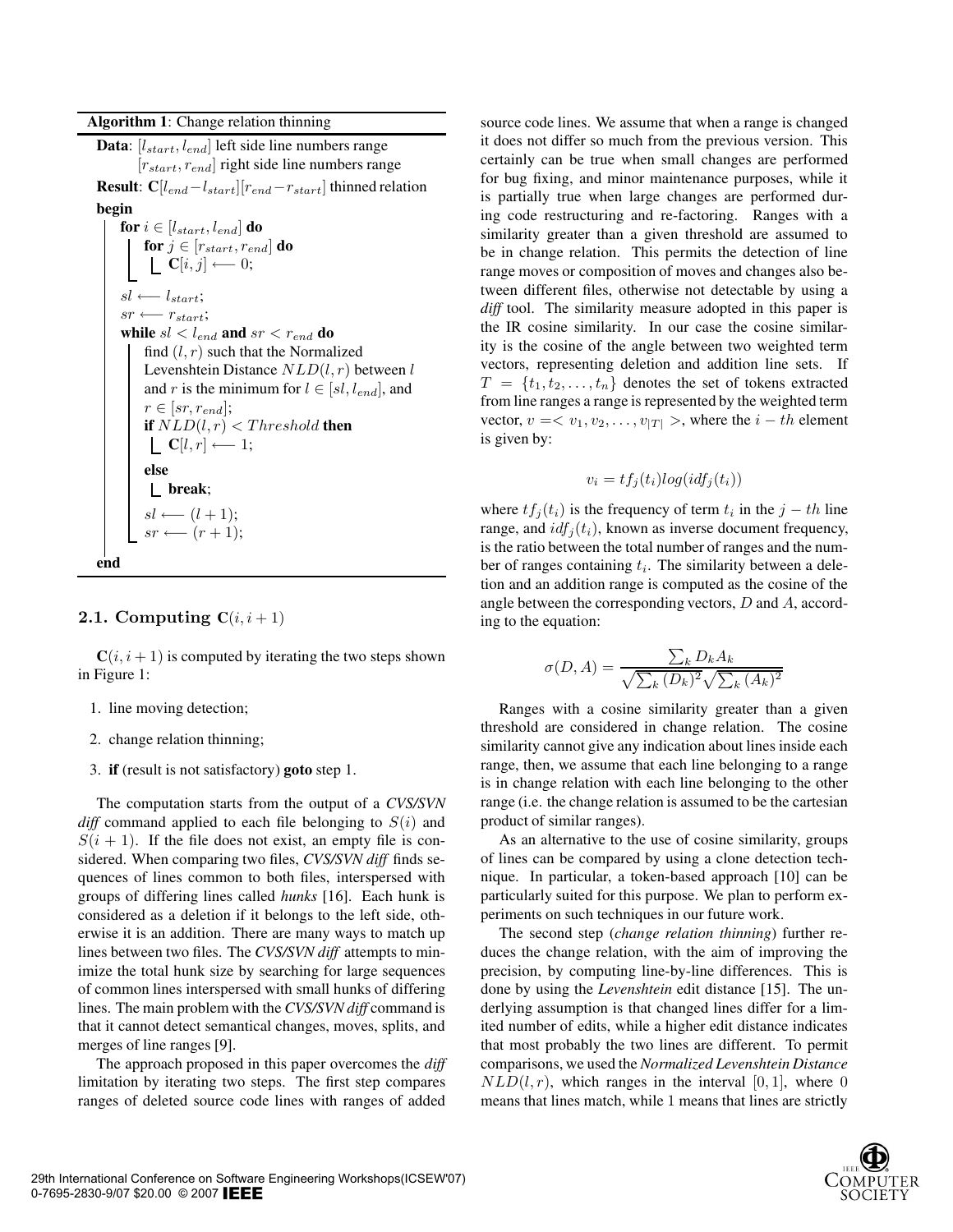

**Figure 2. Change relation thinning**

different. For two non-empty strings,  $S_1$  and  $S_2$ , it is defined as:

$$
NLD(S_1, S_2) = \frac{LD(S_1, S_2)}{max(S_1, S_2)}
$$

where  $LD(S_1, S_2)$  is the *Levenshtein Distance*, and  $max(S_1, S_2)$  is the length of the longer string. The expression is obtained by considering that  $LD(S_1, S_2) = 0$  if the two string are equal and  $LD(S_1, S_2) = max(S_1, S_2)$  if the two string are strictly different.

The Algorithm 1 shows how the change relation is thinned for a pair of ranges detected in the previous step. The minimum, below a given threshold, is searched for all pairs,  $(l, r)$ , such that,  $sl \leq l \leq l_{end}$  and  $sr \leq r \leq r_{end}$ (Figure 2). If more than one minimum is found the one with the lower,  $\left(\frac{t\cdot t + tr}{2}\right)$ , is preferred (i.e., the average distance from the top is low). When a minimum if found,  $(l, r)$ , the search proceeds on the subsequent ranges,  $[l + 1, l_{end}]$  and  $[r+1, r_{end}]$ . The left and right line ranges between the last two found minima are considered respectively deleted and added ranges. The search stops when no more minima below the given threshold are found. This step, as shown in Figure 1, may generate new addition and deletion ranges, and therefore the process can be repeated until the result is satisfactory. As shown in Section 4, we obtained good results by stopping the process after two iterations.

### **3. Applications**

The approach described in Section 2 can be exploited to perform, in a more precise way, evolution studies for software artifacts at different levels. Let us consider the evolution of source code entities, such as methods, classes,

clones, or concerns. The evolution of a source code entity,  $E(i)$ , belonging to a snapshot  $S(i)$ , consists to find the set of  $E(j)$ ,  $(j < i)$  it originates from. Formally, given a source code entity represented as a set of source code lines,  $E(i) \subseteq S(i)$ , its evolution is given by the set of  $E(j) \subseteq S(j)$ , with  $j \neq i$  that satisfies the following equation:

$$
E(j) = E(i) \setminus \Delta(j, i) \cup E(j) \cap \Delta(i, j)
$$

The solution for this equation is not unique and can range between  $E(i)\setminus \Delta(j,i)$  and  $E(i)\setminus \Delta(j,i) \cup \Delta(i,j)$ . By using the change and the un-change relations, C and U, a lower bound approximation can be defined as the set,  $E(j) \simeq \{x_j \in S(j)\}\,$ , such that  $\exists x_i \in E(i)$ , with one of the following conditions:

$$
(x_i, x_j) \in \mathbf{C}(i, j)
$$

or

$$
x_i \equiv x_j \in \mathbf{U}(i,j)
$$

It contains at least the changed and unchanged elements, while not those added. Evaluating the effectiveness of such approximation is part of our future work.

The following metrics can be evaluated with the elements defined in this paper:

**Entity size**. It measures the size of a source code entity and it is defined as:  $|E(i)|$  (i.e. NLOC).

**Patch size**. It measures the size of the patch applied to the snapshot  $S(i - 1)$  to obtain  $S(i)$  and it is defined as:  $|\Delta(i-1,i)|+|\Delta(i,i-1)|$  (i.e. number of added and deleted to/from  $S(i - 1)$  lines of code).

**Entity patch size**. It measures the size of the patch fraction related to source code entity  $E(i-1)$  to obtain  $E(i)$  and it is defined as:  $|\Delta(i-1,i)\cap E(i-1)|+|\Delta(i,i-1)\cap E(i)|$ (i.e. number of added and deleted to/from  $E(i - 1)$  lines of code).

Finally, from the above defined quantities, the following two ratios can be computed:

$$
P_P(E(i)) = \frac{|\Delta(i-1,i) \cap E(i-1)| + |\Delta(i,i-1) \cap E(i)|}{|\Delta(i-1,i)| + |\Delta(i,i-1)|}
$$

$$
E_C(E(i)) = \frac{|\Delta(i-1,i) \cap E(i-1)| + |\Delta(i,i-1) \cap E(i)|}{|E(i-1) \cup E(i)|}
$$

They are the *Patch Precision*  $P_P(E(i))$  and Entity Coverage  $E_C(E(i))$  respectively. The first measures the fraction of a patch  $P$  applied to an entity  $E$ , while the second measures the fraction of an entity  $E$  affected by a patch  $P$ .

Once the above entities have been defined, they can be exploited for different applications, for example:

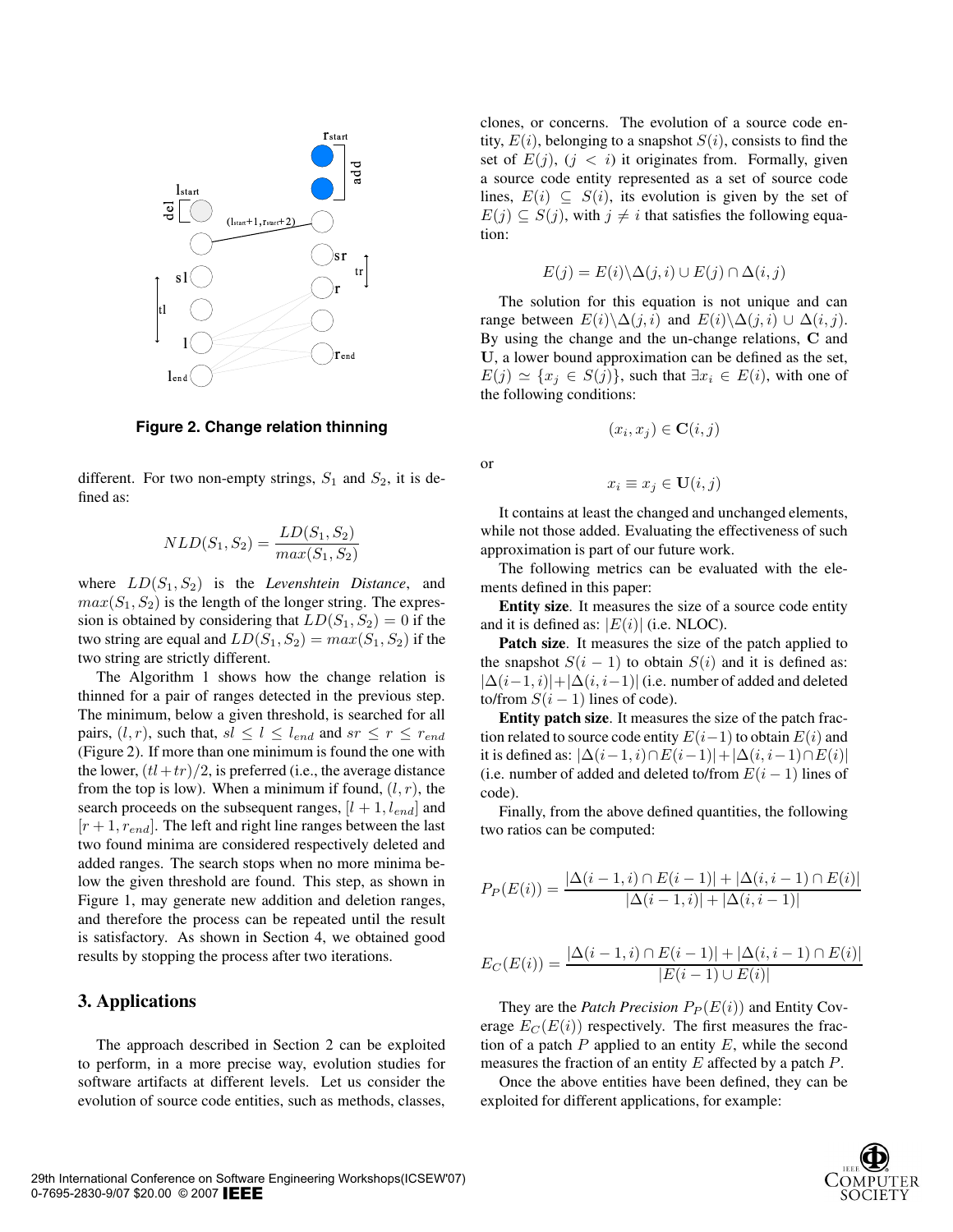- 1. **Software evolution studies:** studies aiming at analyzing the evolution of software systems mainly focus on values of dimensional or structural metrics for different releases. In the authors' knowledge, no study attempted to analyze to what extent a system was modified between two releases, if not using the mechanisms that CVS and *diff* currently provide;
- 2. **Effort estimation:** the amount of change can constitute a useful indicator for predicting efforts in open source projects, even though this needs to be complemented with other information, e.g., time between the date when a bug was reported and the date when the patch was posted on the bug tracking, or the change committed in the CVS;
- 3. **Crosscutting concerns evolution:**. if CC(i) is a crosscutting concern belonging to the snapshot  $S(i)$ , it is straightforward answering to the following questions for  $CC(j) \in S(j)$ :
	- How much of the concern has been changed?  $(E_C(CC(j))$  measure)
	- How much of the patch deals with the concern ?  $(P_P(CC(j))$  measure)
- 4. **Clones evolution:** although some studies on clone evolution based on the analysis of change sets were able to answer to a number of research questions [2, 11, 13], the availability of  $C(i, j)$  can help to perform finer-grained analyses. If  $Clone<sub>1</sub>(i)$ , and  $Clone<sub>2</sub>(i)$  are two clones belonging to the snapshot  $S(i)$ , it is straightforward answering to the following questions for  $Clone_1(j)$ ,  $Clone_2(j) \in S(j)$ :
	- Do  $Clone_1(j)$ , and  $Clone_2(j)$  still exist in snapshot  $S(i)$ ? ( $Clone_1(j)$ ,  $Clone_2(j) \neq \emptyset$ )
	- Were  $Clone_1(j)$ , and  $Clone_2(j)$  changed together in  $S(i)$ ?  $(E_C(Clone_1(j)) > 0$  and  $E_C(Clone_2(j)) > 0$
	- Are  $Clone_1(j)$ , and  $Clone_2(j)$  still clones in  $S(i)$ ?

### **4. Case study**

The proposed approach has been applied to identify changed lines between snapshots extracted from the Ar $g_0$ UML<sup>1</sup> CVS repository. ArgoUML is an open source UML modeling tool with advanced software design features, such as reverse engineering and code generation. The project started in September 2000 and is still active. We

**Table 1. ArgoUML statistics**

| Classes   | $446 - 1538$     |  |  |  |  |
|-----------|------------------|--|--|--|--|
| NLOC.     | $45000 - 200000$ |  |  |  |  |
| Snapshots | 5525             |  |  |  |  |
| Releases  | 58               |  |  |  |  |

considered an interval of observation ranging from September, 2000 (release 0.9.0) to December, 2005 (release 0.20 ALPHA 4) where a number of 58 releases have been produced including alpha, beta, and release candidates. The number of active developers was initially 5 and has grown rapidly in the beginning reaching a peak of 23 active developers in September, 2002. At the end of December 2005 the total number of developersinvolved since the beginning was 32, some of which were very active (about 11). The number of classes grew almost linearly from 446, in September, 2000, to 1538, in December, 2005, except in the interval between releases 0.11.4 and 0.13.1 where an almost exponential increment can be observed. The number of noncommented lines of code (NLOC) has grown from 45000 to 200000 in the same interval. Also the average NLOC densities per class (NLOC/class) has similarly grown from 95 to 130. We extracted 5525 snapshots from the ArgoUML CVS repository, considering only the HEAD development trunk, by using the time-window heuristic proposed in [5]. The exclusion of all branches has not affected our results as they are used very rarely. The number of snapshots between two subsequent releases are about 100 in average. Table 1 summarizes the main characteristics of the open source project considered.

The thresholds for the two steps have been calibrated so to achieve the best results. For the first step we considered a zero–threshold for the cosine similarity. In other words, all lines having a cosine similarity different than zero were selected, permitting to achieve a high recall, while increasing the time necessary to perform the analyses. For the second step, we considered a threshold of 0.4 for the *Normalized Levenshtein Distance* to distinguish line changes from additions and deletions.

We applied the approach over the 5525 snapshots extracted from the ArgoUML CVS repository. Figure 3 shows the number of additions, deletions and changes identified for each snapshot after the first iteration. To assess the approach performances, we manually inspected a random sample of 100 snapshots, with the aim of identifying the number of correct positives (C), false positives (FP) and false negatives (FN). Such a sample size ensures an estimate with 95% confidence level and a confidence interval of  $\pm$  10% on the estimated precision and recall percentages. For each sample we manually inspected the results by identifying Precision and Recall, computed by using the



<sup>1</sup>*http://argouml.tigris.org*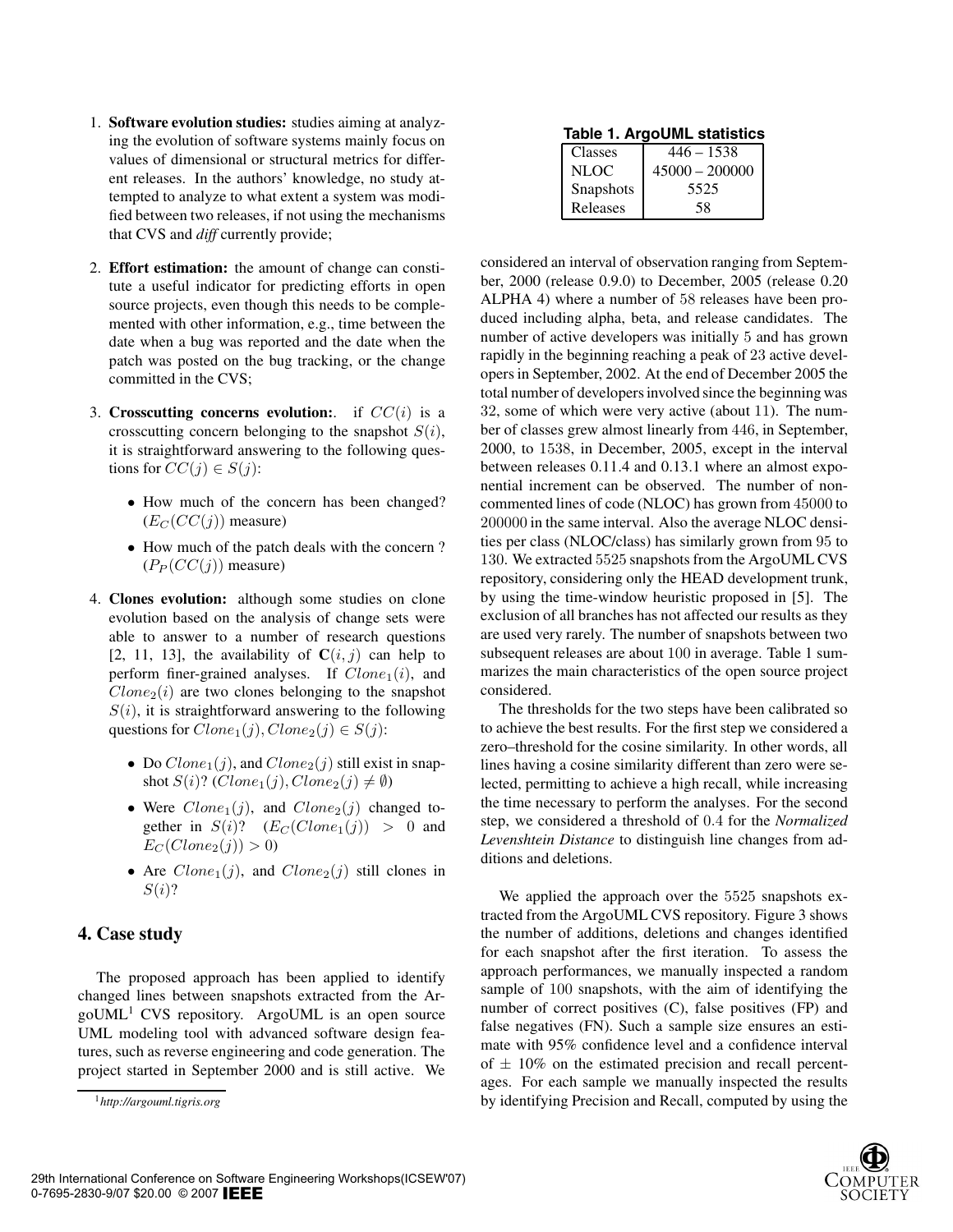|        | Classification   Before the change  | After the change                        |  |
|--------|-------------------------------------|-----------------------------------------|--|
|        | fi le: org/argouml/model/Model.java | file: org/argouml/application/Main.java |  |
| CHANGE | import org.argouml.model.uml<br>26: | import org.argouml.model.Model;<br>60:  |  |
|        | .DefaultModelImplementation;        |                                         |  |

**Table 2. Example of false positive: two similar imports clause detected as a change**

Table 3. Example of false negative: a source code line split into more lines and only partially classi**fied as a change**

| <b>Classification</b> | <b>Before the change</b>                 | After the change                     |
|-----------------------|------------------------------------------|--------------------------------------|
| CHANGE                | if $(tv := null & w.tv.length() > 0)$ sb | if (tv != null && tv.length() > 0) { |
|                       | .append(INDENT).append(tv).append('\n'); |                                      |
| ADD                   |                                          | sb.append (INDENT)                   |
| <b>ADD</b>            |                                          | .append (tv)                         |
| <b>ADD</b>            |                                          | .append $('n');$                     |
| ADD                   |                                          |                                      |



**Figure 3. Additions, deletions, and changes**

following equations:

$$
precision = \frac{C}{C + FP}; \quad recall = \frac{C}{C + FN}
$$

Table 4 reports the average precision and recall obtained with 1 and 2 iterations. For a small number of samples (about 10%) the number of false negatives detected could be higher, since we only considered those visible in subsequent sets of additions and deletions, i.e., the one that were possible to identify through a manual browsing of addition/deletion sequences. This means that the computed *Recall* has to be considered as an upper bound.

As shown in Table 4, both precision and recall are high

**Table 4. Average precision and recall of**  $C(i, i + 1)$ 

| Precision | 0.96 | 0.96 |
|-----------|------|------|
| Recall    | 0.94 | 0.95 |

and, in particular, the recall increases across the two iterations. This because, when iterating, the additions/deletions not yet classified as changes were indexed again, and the new cosine values can potentially lead to the identification of changed lines not identified before.

Apart for computing precision and recall, the manual inspection permitted to understand the causes of false positives and negatives. It is rare to find false positives when the *Normalized Levenshtein Distance* is near to the threshold. This means that the threshold is not the only discriminant factor for distinguishing changed lines from additions/deletions; more heuristics are necessary to improve such detection. We found false positives when the approach identified small, similar line ranges (1 to 3 lines) belonging to different files. This happens, for example, when an *import* Java clause is deleted from one file and a similar one is added to another (see the example in Table 2). Also for false negatives, the threshold is not the only discriminant. The negative distance from the threshold does not necessarily imply the presence of a false negative. This happens, for example, when a long source code line is split into more lines in the next revision. In such case a change relation is detected for the first pair of lines, while it is missed (i.e., lines are classified as additions) for the remaining ones, where

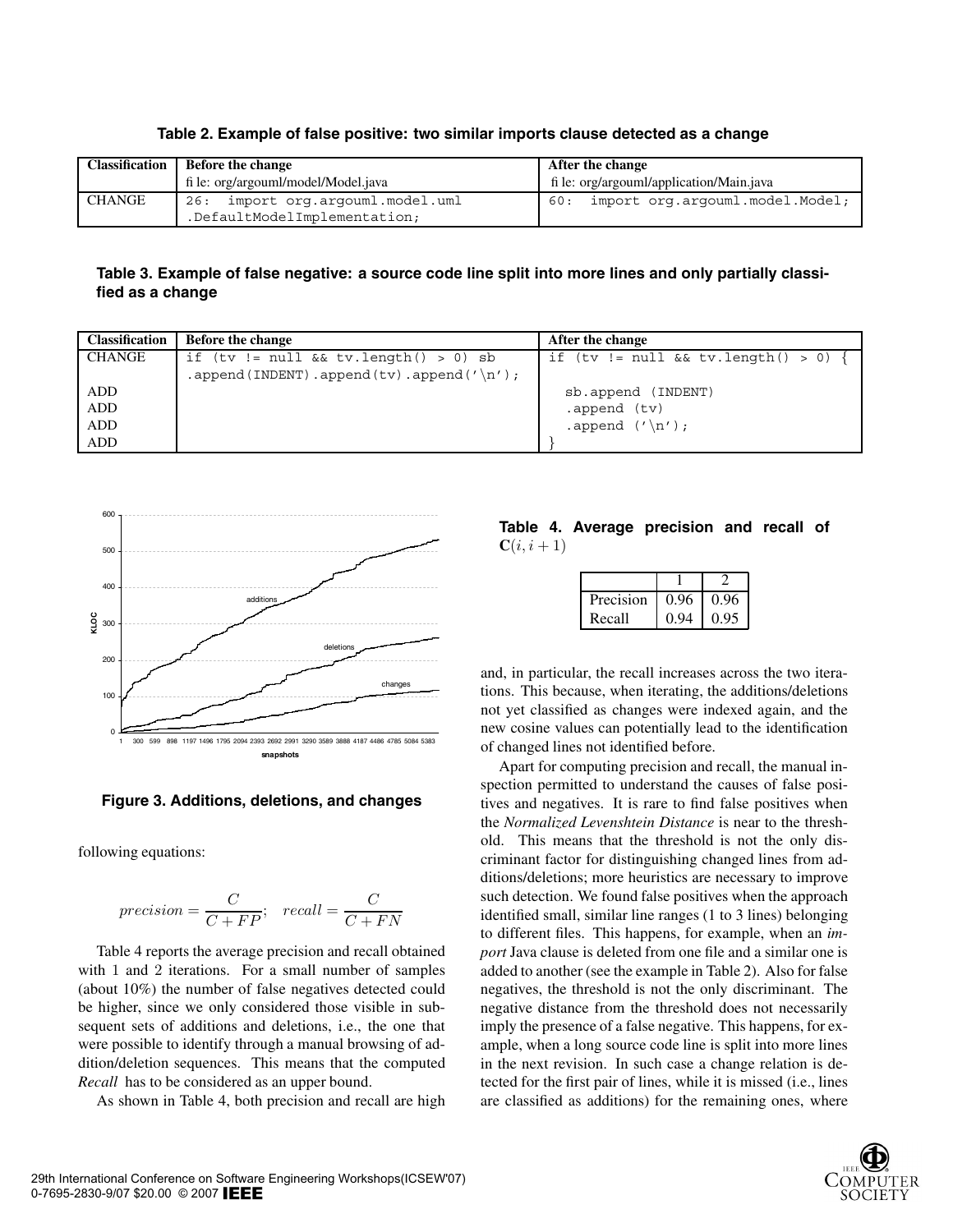the *Normalized Levenshtein Distance* is lower the threshold (see the example in Table 3). The approach works well when a class is moved in the package hierarchy (see the example in Table 5). This is not trivial with CVS repositories as a file moving is stored first as a deletion and then as a new addition.

### **5. Related Work**

The matching of source code elements among multiple software versions for the purpose of tracking the evolution of such elements has been performed with different heuristics and for different purposes[12]. Zimmermann *et al.* [21] and, similarly, Ying *et al.* [19] computed the differences between classes and methods by matching their names for the purpose of identifying fault-prone modules. Tichy [17] used a relaxed version of the *diff* algorithm for detecting code block moving. Yang [18] developed an Abstract Syntax Tree (AST) differencing algorithm to detect version merging. Laski and Szermer [14] computed the difference between control flow graphs for software maintenance support. Zimmermann *et al.* [20] introduced the notion of annotation graph, which is a data structure that represents the line-by-line evolution of software project over its evolution. Our approach improves such data structure by handling changed lines.

In the context of origin analysis methods based on vector algebra [1] and software metrics [7] have been used to infer refactoring events such as splitting, merging, renaming, and moving. However, while they focus on detecting class renaming, merging and splitting, we work at a finer-grain level to identify whether the difference between two source code line ranges is due to changes. Similarly to Antoniol *et al.* [1], we use Vector Space Models to compute the similarity between different artifacts. While at class-level the cosine similarity is precise enough, in our context it is necessarily to perform a second step, based on the *Levenshtein* edit distance, to improve the precision. Finally, a tangible advantage of the proposed approach is its language independence.

### **6. Conclusions and Work–in–progress**

This paper proposed an approach that combines Vector Space Models and the *Levenshtein* edit distance to determine if *CVS/SVN diffs* are due to line additions/deletions or if they are due to line modifications. Such a classification can be useful to improve a number of evolution studies where knowing the amount of change is relevant.

A manual inspection performed on a random sample of ArgoUML snapshots indicated that the approach exhibits a high precision (96%) and a high recall as well (95%). An important advantage of the proposed approach is that it does not need a parser, but just a tokenizer to extract symbols and then compute the cosine similarity. This eases its application to analyze source code written in other programming languages than Java.

Work-in-progress aims to improve the proposed approach, for example experimenting the use of token-based clone detection instead of Vector Space Models, and by considering the edit distance on tokens instead than on characters. An alternative to having two steps one using Vector Space Models and one using the *Levenshtein* edit distance, would be to combine them in a unique similarity measure. Further empirical evidence on the approach performances need to be gained through further case study. Finally, we plan to apply the proposed approach to improve several evolution studies, such as the ones related to the evolution of clones [2].

#### **References**

- [1] G. Antoniol, M. Di Penta, and E. Merlo. An automatic approach to identify class evolution discontinuities. In *IWPSE '04: Proceedings of the 7th International Workshop on Principles of Software Evolution*, pages 31–40. IEEE Computer Society, 2004.
- [2] L. Aversano, L. Cerulo, and M. Di Penta. How clones are maintained: An empirical study. In *European Conference on Software Maintenance and Reengineering*, Amsterdam, The Netherlands, October 2007 (to appear).
- [3] S. Bouktif, Y.-G. Guéhéneuc, and G. Antoniol. Extracting change-patterns from cvs repositories. In *13th Working Conference on Reverse Engineering (WCRE 2006), 23-27 October 2006, Benevento, Italy*, pages 221–230, 2006.
- [4] G. Canfora, L. Cerulo, and M. Di Penta. On the use of line co-change for identifying crosscutting concern code. In *22nd IEEE International Conference on Software Maintenance (ICSM 2006), 24-27 September 2006, Philadelphia, Pennsylvania, USA*, pages 213–222, 2006.
- [5] M. Fischer, M. Pinzger, and H. Gall. Populating a release history database from version control and bug tracking systems. In *ICSM '03: Proceedings of 19th IEEE International Conference on Software Maintenance*, Amsterdam, Netherlands, Sept. 2003.
- [6] R. Geiger, B. Fluri, H. C. Gall, and M. Pinzger. Relation of code clones and change couplings. In *Proceedings of the 9th International Conference of Funtamental Approaches to Software Engineering (FASE)*, number 3922 in Lecture Notes in Computer Science, pages 411–425, Vienna, Austria, March 2006. Springer.
- [7] M. Godfrey and L. Zou. Using origin analysis to detect merging and splitting of source code entities. *IEEE Transactions on Software Engineering*, 31:166–181, 2005.
- [8] T. Gyimóthy, R. Ferenc, and I. Siket. Empirical validation of object-oriented metrics on open source software for fault prediction. *IEEE Trans. Software Eng.*, 31(10):897–910, 2005.